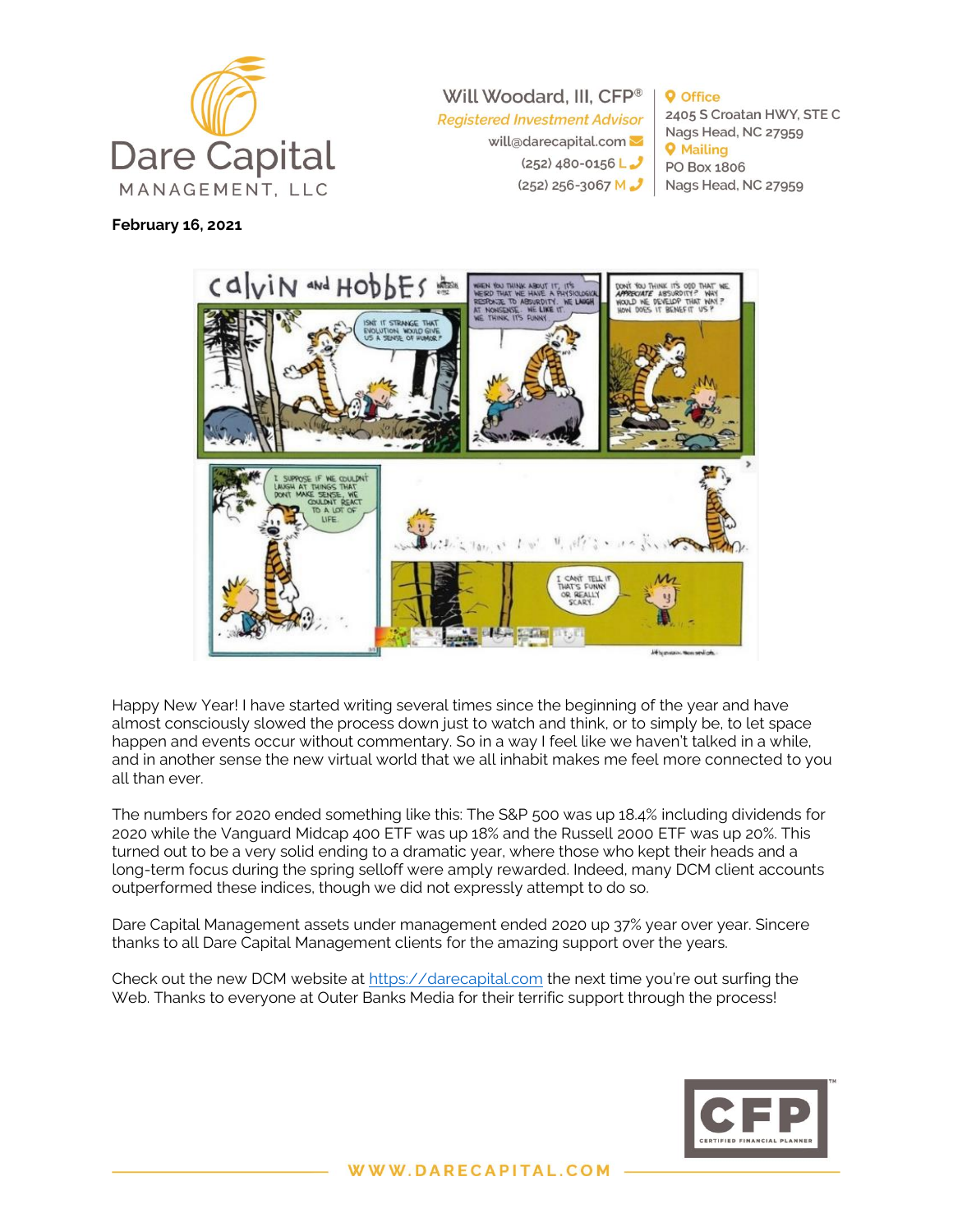# **Chart Watch- Large Cap Index**



The two charts above show two-year (left) and ten-year (right) timeframes for the iShares Core S&P ETF, ticker symbol IVV. On both charts I've added a black trend line. On the left chart we can see last spring's pullback and the subsequent recovery to new highs. My black trendline shows IVV's position at the beginning of the COVID pandemic and that position relative to where the S&P 500 is today.

The chart on the right goes back to 2011 and shows the steady uptrend since that time. Issues that seemed quite dramatic when we were going through them are smoothed with the passage of time. Charts like this one emphasize the benefits of a long-term perspective for investors.



# **Chart Watch-US Small Caps**

Here are two charts of the iShares Russell 2000 ETF symbol IWM, two-year timeframe on the left and ten- year on the right. I've added a black trendline to both charts.

On the left chart the trend line starts at the early 2020 highs, shows the COVID-associated bear market, and, perhaps surprisingly, shows quite a bit of relative strength on the breakout since November of 2020.

The right chart shows the steady uptrend until last year's bear market. It is very interesting to me that this economically sensitive smallcap index could be exhibiting the relative strength that it is. Conventional wisdom might suggest that this index would be underperforming due to the number of small businesses affected by COVID in one way or another, but this action is quite strong and seems to suggest broad-based economic upside sooner rather than later.

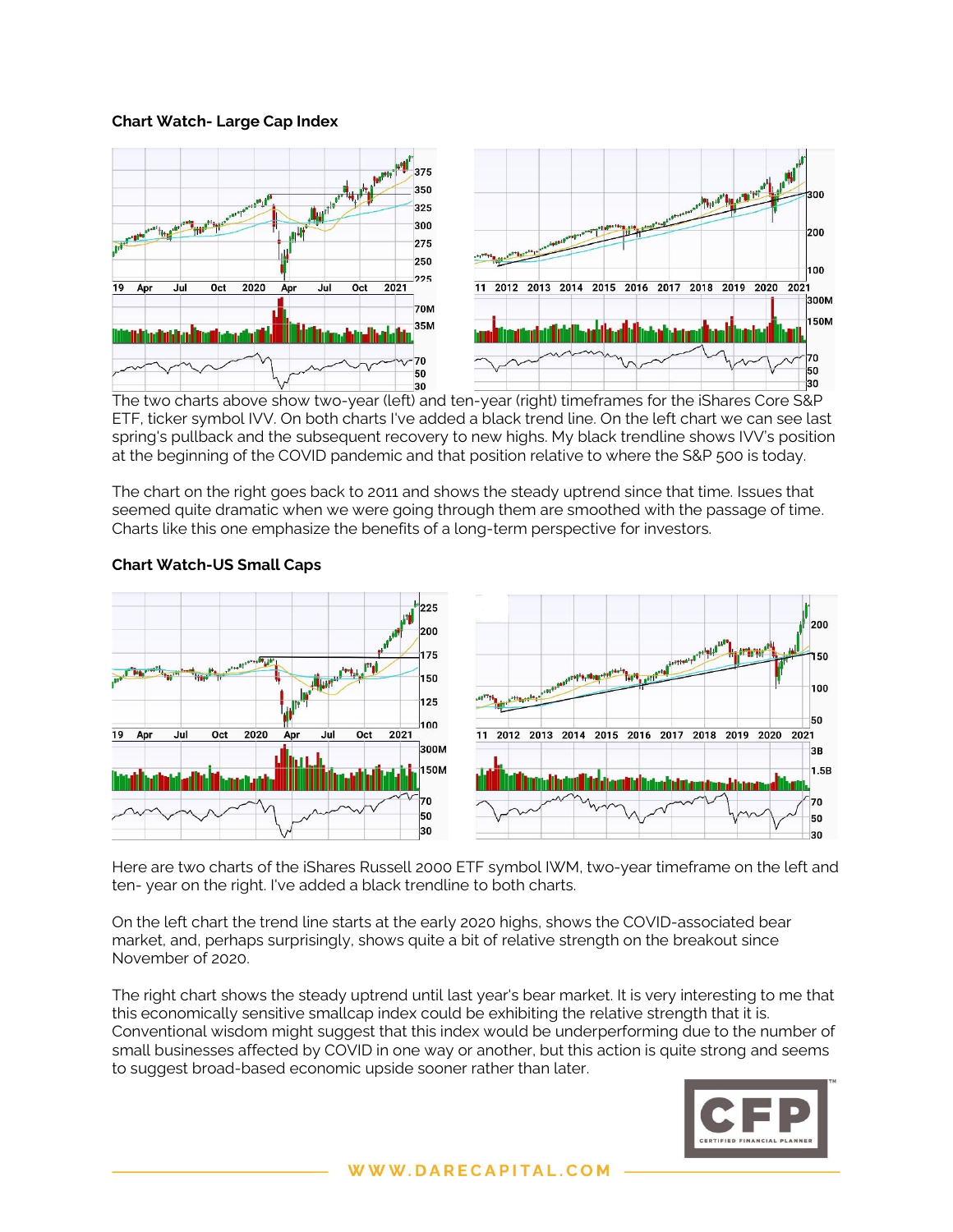### **Chart Watch- Bond Yields/Rates**



Here are two charts of the iShares 20 Year Plus Treasury Bond ETF, symbol TLT. The left chart is a two-year and the right chart is a 10-year chart. On both charts I have added black trend lines.

On the left chart we can see the spike up to the 2020 spring highs during the heart of the pandemic sell off and the approximate 15% pullback since then. The right chart shows my added uptrend channel, the break above the channel and then a retracement. (Note that interest rate prices and yields are inversely related-- that is, as bond yields drop, bond prices rise, and vice versa.)

# **Chart Watch-US Government Bond Yield Curve, 2/16/21**



It's interesting to note that as I'm writing on February 16<sup>th</sup> the Ten Year note yield has risen to 1.28%, quite a move from previous low rates. When I wrote in September the Ten Year note yield was 0.728%

An investor buying \$1 Million of US 10-year maturity government bonds notes Tuesday February 16, 2021 would be paid fully taxable annual interest of \$12,850.00.